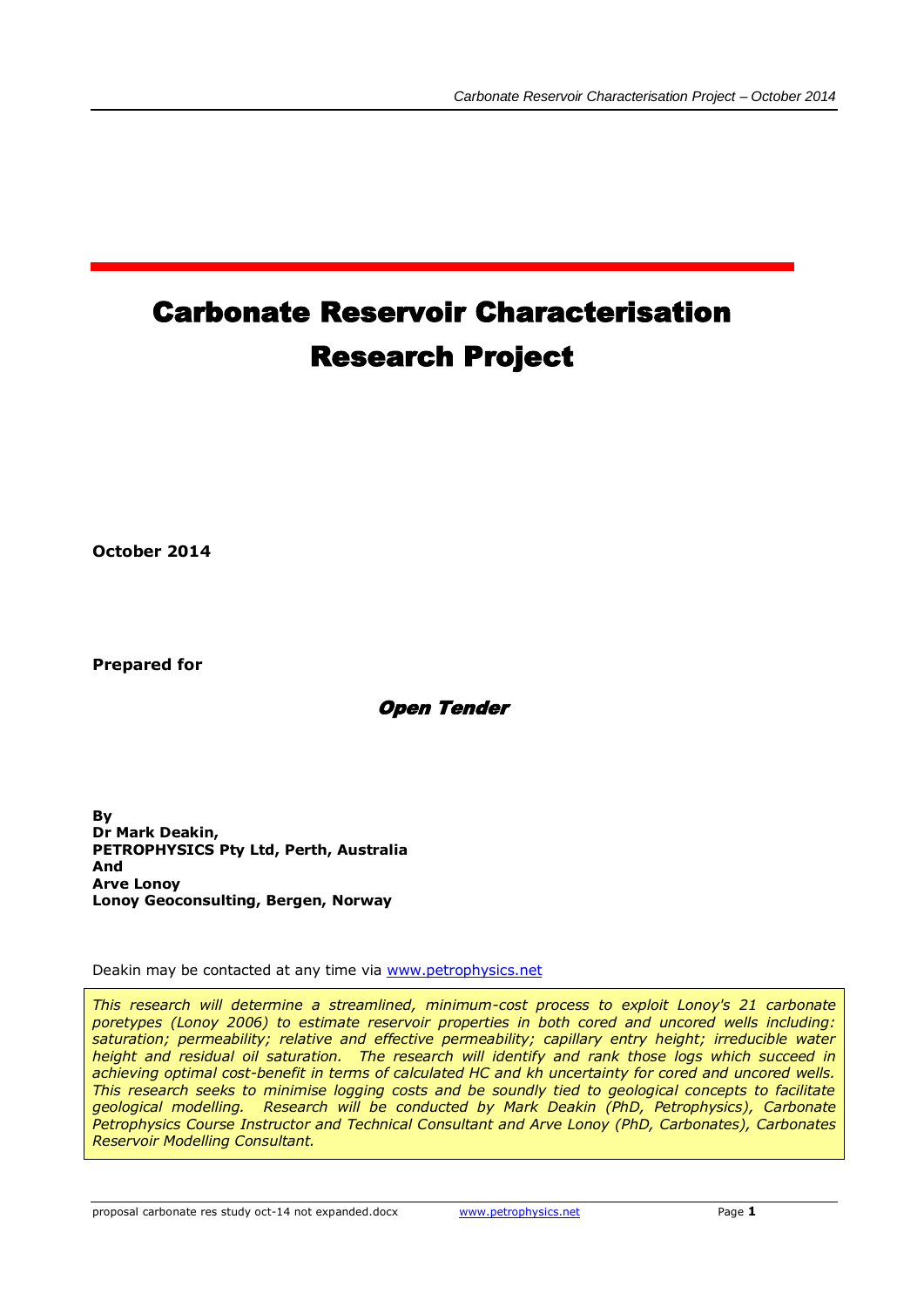# 1.1. OBJECTIVES

To research and determine a streamlined, minimum-cost process to exploit Lonoy's 21 (Lonoy 2006) carbonate poretypes to estimate reservoir properties in both cored and uncored wells including: saturation; permeability; relative and effective permeability; capillary entry height; irreducible water height and residual oil saturation. The research will identify and rank those logs which succeed in achieving optimal cost-benefit in terms of calculated HC and kh uncertainty for cored and uncored wells. Unlike others this method will be aimed at minimising logging costs and founded upon and remain directly tied to, geological concepts which will facilitate geological modelling.

# 1.2. INTRODUCTION

Whilst clastics reservoir properties are largely controlled by total porosity and clay minerals carbonates are controlled by pore geometry. Clastics properties are therefore seen by conventional logs whereas carbonate properties are not. Further, carbonates are notoriously variable and unpredictable being subject to greater diagenesis, vugs and fracturing than clastics. Consequently rock typing, or more aptly pore typing, is typically employed to determine carbonate reservoir properties so that porosity, or some other easily determinable property, can be used to estimate reservoir properties through their relationship with that property, in that pore type. This process tends to be ad-hoc, expensive and time consuming and to occur largely within the core domain. However, it is logs that will finally be called upon to estimate reservoir properties and build geological models. A unified and more efficient core-log approach is needed.

This research seeks to unify and optimise the process of using Lonoy's 21 poretypes with logs to a) find those poretypes beyond rock samples and b) estimate reservoir properties within each poretype either from Lonoy's catalogued properties or the logs themselves properly calibrated to that pore type. Rather than running a diverse suite of expensive logs this research seeks to identify and rank the best logs to achieve these goals. The logs will be ranked for the best cost-benefit in reducing total EHC and kh error. This will result in a) the cheapest data set to achieve the most accurate results, and b) a streamlined and efficient process to determine foot by foot reservoir properties during exploration, appraisal and development.

Lonoy's 21 poretypes have been garnered from a diverse global database of carbonate reservoirs consisting of more than 3,000 core plug thin sections.

# 1.3. PROCESS

An expanded Process will be discussed with applicants.

Lonoy's experience in recognising and understanding poretypes in a geological context will be the starting point of this research. Deakin' s experience in using all logs, core and other data in a holistic manner, already implemented in the 28,000 core-plug PetroDB-Vault software, will allow Lonoy's geological knowledge to be effectively integrated with modern logs, carrying that information to the larger and more available log domain, and to geological models.

The final process will result from the research itself but may be, broadly:

- 1) Identify geologically based poretypes from rock samples
- 2) Identify optimal logs
- 3) Pre-process logs
- 4) Investigate statistical techniques
- 5) Determine each poretype's specific properties
- 6) Determine the minimum cost data set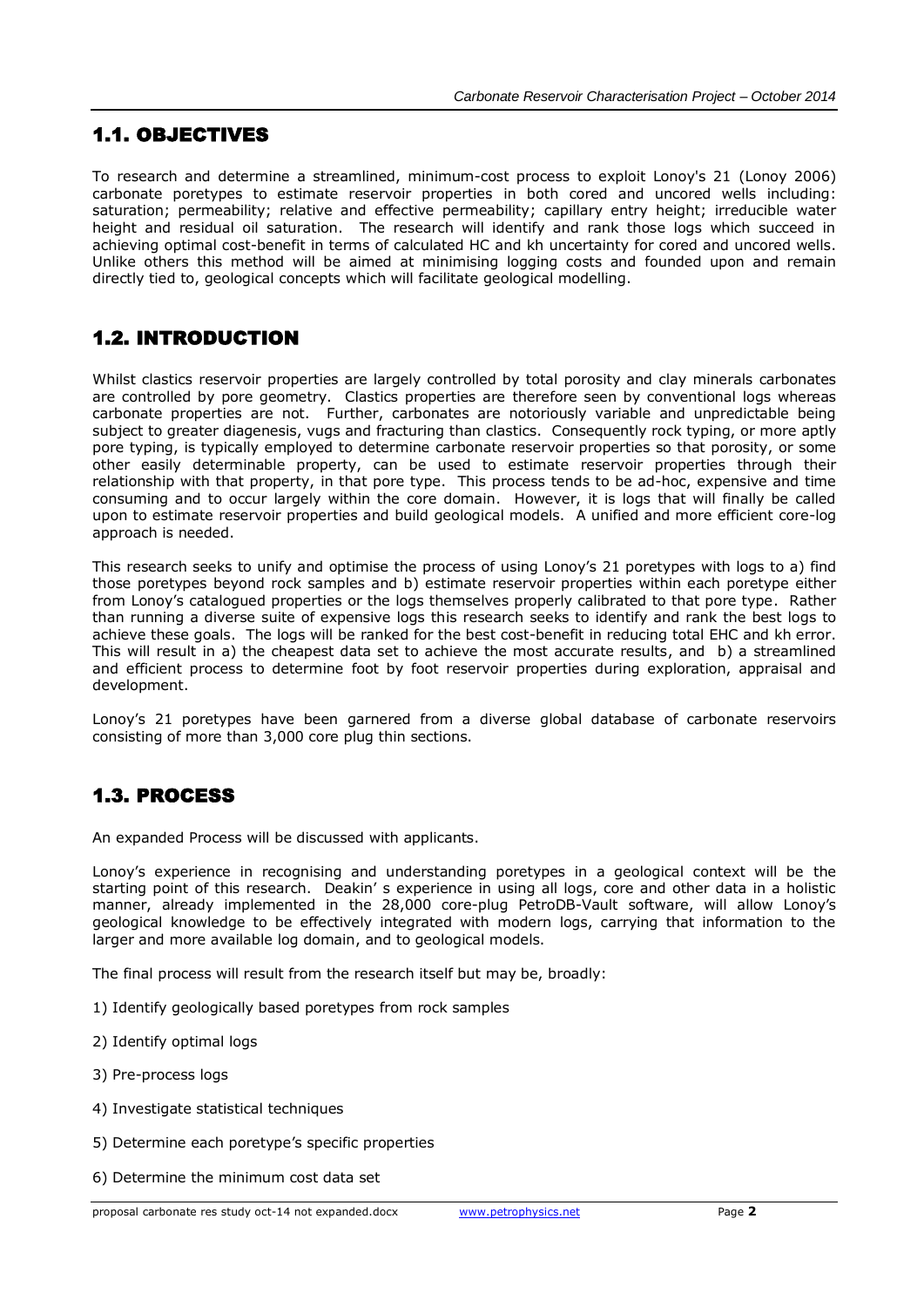- 7) Evaluate reservoir properties
- 8) Calibrate minimum cost log data set

In favourable intervals these answers may serve as reference answers for the subsequent calibration of cheap, standard log analysis such as the Archie cementation exponent m, saturation exponent n, Timur Coates permeability BFV, a, b and c constants. Interactive petrophysics software will be used to adjust the least certain input of m, n, IFT, contact angle, FWL etc. to determine the best fit to the poretyped answers above. Such interactive "what if" scenarios provide insight into spatial differences in those inputs, notably FWL or wettability.

## 1.4. DELIVERABLES

1) A step by step method which may be applied to any carbonate field to deliver continuous curves of porosity; Lonoy poretypes; saturation; permeability; relative and effective permeability; capillary entry height; irreducible water height and residual oil saturation at minimum cost and at maximum speed. This method may also be adapted to any complex conventional reservoir, such as tight gas.

2) The Lonoy poretypes which are most crucial to delineate and the means of that delineation

3) The identification and ranking of cheap and special logs which achieve the best cost-benefit in terms of the final evaluated EHC, kh and uncertainty for the well track.

4) The complete evaluation of TWO fields or 100 wells with this research projects final methodology

5) a Weekly Project Brief sent each Friday at 4pm during the project. Briefs aid collaboration, serve as a useful technical reference and ensure timely deliverables.

## 1.5. TIMING

The research project as laid out above is anticipated to take from 6-12 months. Guaranteed deliverables and end date may be discussed.

# 1.6. PROTAGONISTS

All research will be conducted by Mark Deakin (PhD, Petrophysics, Imperial College London) and Arve Lonoy (PhD, Carbonates, Bergen University). Both are established, highly regarded technical experts in their fields each with over 25 years mainstream industry experience.

SHORT CV Dr Mark Deakin is a Course Instructor in Petrophysical Data Integration and Carbonate and Fracture Petrophysics, active technical consultant/advisor and author. He holds a Ph.D. in 'Integrated Petrophysics' from London's Imperial College, is an ex Amoco petrophysicist, and has 25 years' experience, including 12 as a lecturer and director of PETROPHYSICS Pty Ltd. He has performed over 50 detailed reservoir studies, primarily in Southeast Asia's difficult carbonate and stacked 'low-contrast-pay' reservoirs, keeping abreast of new technologies by operations work, attending short courses, technical reading and updating lecture courses. Deakin' s proven approach is to identify and rank reserves uncertainties then guide companies toward defensible reserves via a process of targeted data acquisition, Data Hierarchy and systematic integration. After his PhD Deakin authored the first public Integrated Petrophysics course in 1989 which has evolved into the industry benchmark course for mainstream petrophysics. In 2005 Deakin developed "Carbonates & Fracture Petrophysics – A Roadmap" and the powerful PetroDB-Vault core-log-test linked database evaluation for complex reservoirs. Deakin is a member of SPWLA with offices in Perth, Australia.

OVERVIEW Arve Lonoy. More than 30 years of experience as a carbonate geologist within exploration, production/field development, and research. Main specialty is sedimentology and diagenesis with special emphasis on reservoir characterization. Extensive experience on core description, thin-section analyses, pore typing, characterization of flow units, reservoir zonation, well correlation, integration with